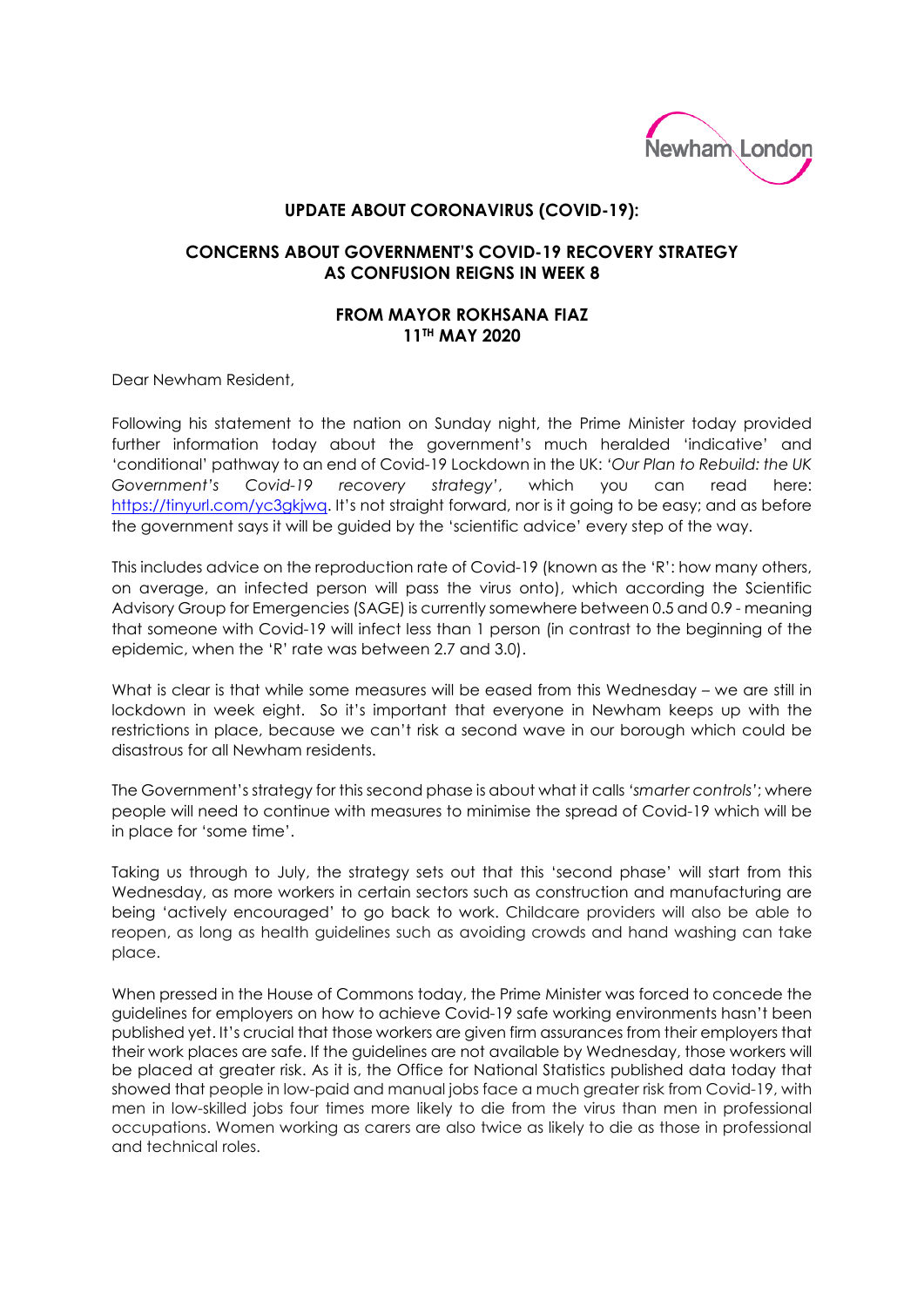A mass return to road travel also has huge implications for air quality Newham. If the roads become clogged, the significant improvements we've seen to air quality in the borough will be lost - putting those with respiratory problems linked to Covid-19 at greater risk – and it will reverse the gains we are making to deal with the climate emergency that is destroying our planet as well.

An increase in traffic will also make it harder and more hazardous for key workers and vital services to use the roads, so nurses, doctors, carers, shop-workers, and delivery drivers will find it more difficult to get to work to keep us safe and keep supermarket shelves stocked.

We must also think carefully about how we can safely get to our places of work. The Mayor of London, Sadiq Khan, has been very clear that in the capital there is no possibility of public transport being able to cope with a mass return to work. Services remain limited, and social distancing will be virtually impossible if the numbers using trains, tube and buses rises from current rates.

There are still restrictions on large gatherings, though from Wednesday you can exercise as much as you want too, play some 'non-contact' sports with members of your household, sunbathe, have picnics and travel to other places in your car. You can also visit one other person who you don't live with - as long as you meet them outside and remain 2 meters apart.

Fines are also going to increase for those breaking the rules – but I really don't know how the over-stretched police force in this country are going to enforce these, given the experience we've had in Newham these past seven weeks. The government also 'suggests' that we wear face coverings in crowded places, but cautions us to use scarves or DIY-type masks instead of surgical ones needed by our frontline NHS and care workers.

Possibly from June (based on whether SAGE says its's ok to do so), some schools and businesses will be allowed to be open (I've already signed up to a petition by the National Education Union urging caution by the government on this); as will some sporting and cultural events – though those will happen behind closed doors. And then possibly, from July some remaining businesses will be allowed to be opened including hairdressers, cinemas and pubs.

The government's strategy is being examined by the Council in detail as we finalise plans for this new phase in Newham. This will be published as soon as we are able, because like all councils in the country, we're waiting for further guidance from the government across the range of measures it has set out, including on community testing, contact tracing and how to monitor and respond to localised 'hotspots'. The strategy will also inform our local 'recovery' plans for the borough which will be shaped by our commitment to responding to poverty and inequality in the borough as well as addressing the climate emergency.

As with our approach in the past seven weeks since lockdown, our next phase plans will be shared with residents across our Community Neighbourhoods and our voluntary sector partners, faith communities and local businesses, as well as all the community groups involved in our #HelpNewham local hub to support the most vulnerable in Newham. More details soon.

This against a backdrop where people in the UK are continuing to die and contract the virus. New infections in London are up to 25,891 of which 983 are recorded in Newham, and today